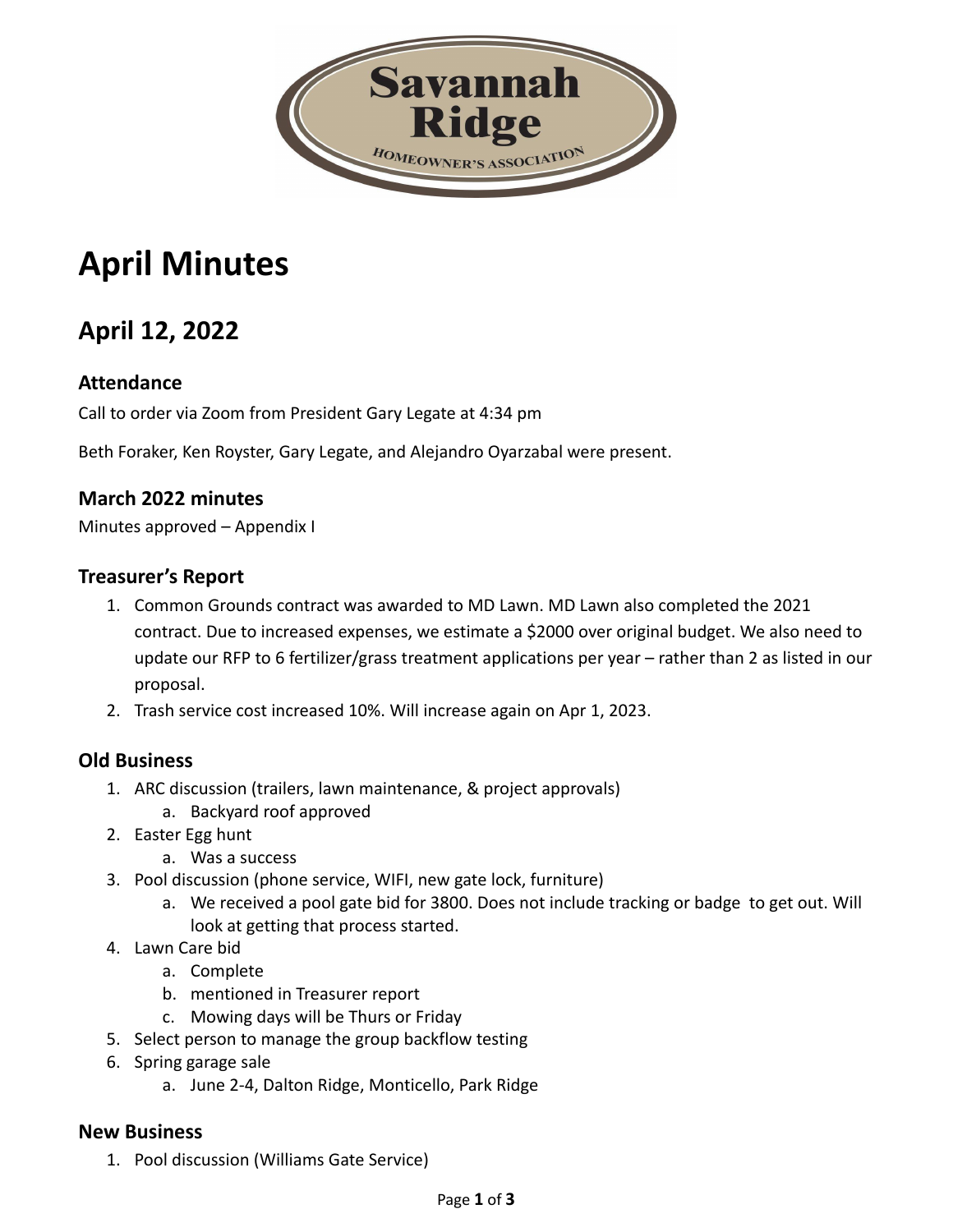- a. Need to hook up internet to update gate service
- 2. Install sub-meter and notify LSWD (Brad @969-1911)
	- a. Gary will address
- 3. Notify LSWD to unlock their meter 969-1900
	- a. Gary will address
- 4. Updating directory
	- a. Alejandro needs to update
- 5. Need ideas for SCOOP Newsletter
	- a. KONA
	- b. Spring Garage Sale
	- c. If anyone wants to dispose of their playground, Alejandro at 4213 NE Kennesaw is interested
- 6. Prepare contract for lawn care bid
- 7. Update from Activities committee
	- a. KONA ice cream truck booked for the last day of school. No minimum fee
- 8. Schedule Summer Pool Party

#### **Adjournment**

5:37pm